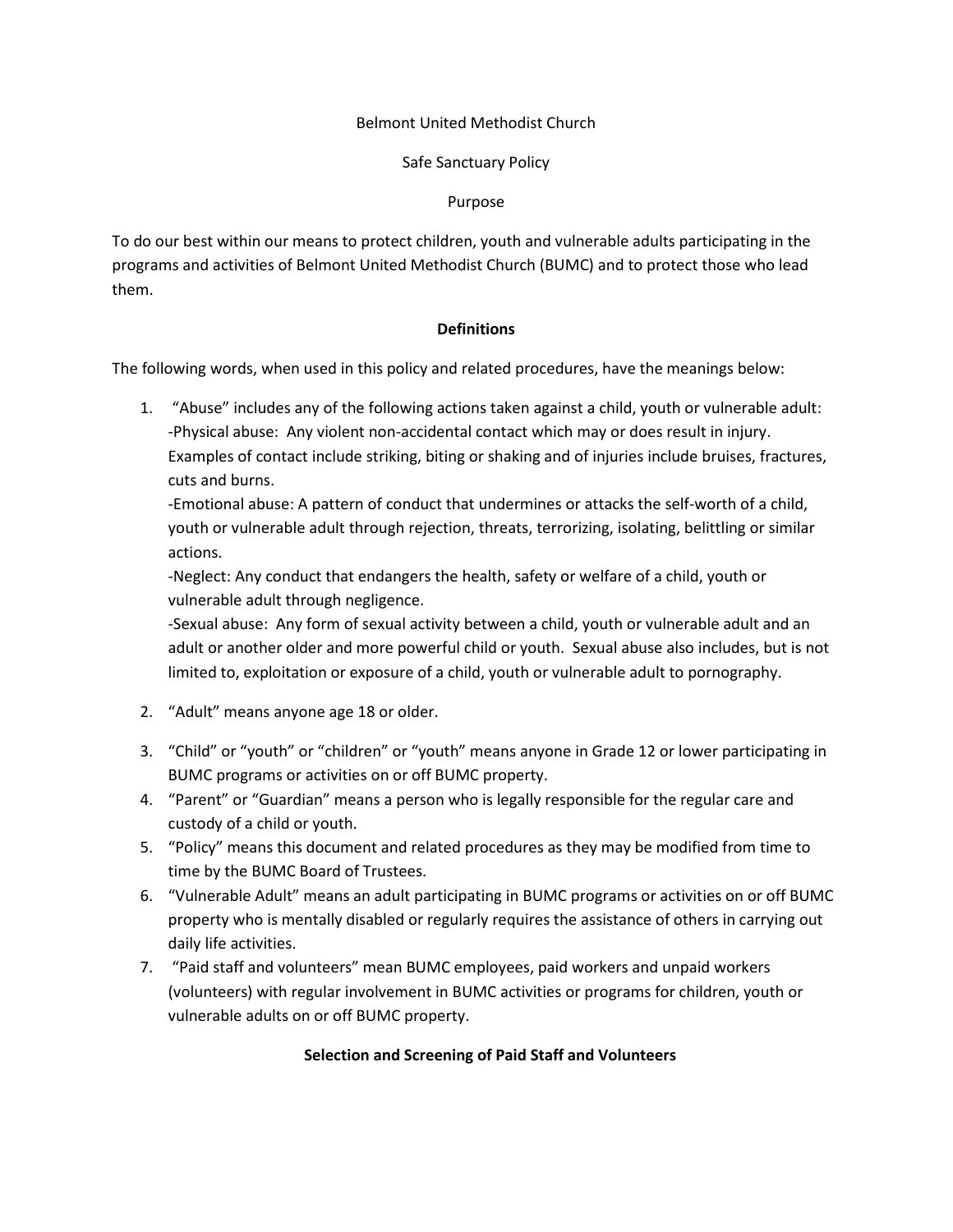- 1. **Age**-Paid staff and volunteers will be at least 18 years old and, when working with children and youth, will be at least 5 years older than the age of the children and youth with whom they are working. Anyone not meeting these requirements may assist paid staff and volunteers but will not be left alone with children, youth or vulnerable adults.
- 2. **Six Month Hospitality Rule for Volunteers**-Volunteers for BUMC programs or activities for youth, children or vulnerable adults will have the opportunity to become acquainted with BUMC's missions and ministries by regularly participating in the BUMC congregation for at least 6 months before applying to be a volunteer.
- **3. Application, Reference and Background Checks** Paid staff and volunteers will complete an application, statement of commitment to this policy, and consent to reference and background checks. Reference and background checks will be conducted on all paid staff and volunteers with re-screening occurring at least every 5 years.

## **Basic Procedures for Programs or Activities for Children and Youth**

## 1. **Parent or Guardian's Responsibility**-

-Parents or Guardians are responsible for the safety of their children and youth at all times other than when the children and youth are participating in a BUMC sponsored program or activity for children and youth.

-Parents or Guardians will complete forms required by BUMC for the participation of their children and youth in BUMC programs or activities.

- 2. **Two Adult Rule**-At least two adult paid staff or volunteers who are not related to each other will be present at BUMC activities or programs for children and youth. One of these adults may be a "roamer" who moves between activities in a monitoring role.
- 3. **Clear Visibility Rule**-When BUMC activities or programs for children or youth are conducted indoors, the room door will be kept open or, if closed, a window in the door will provide clear visibility into the room.

# 4. **One on One Meetings with Children or Youth**

-BUMC Employees/Paid Staff: One on one meetings between a BUMC employee or paid staff and a child or youth that are an appropriate part of that adult's ministry to the child or youth may occur as long as they take place in a room with an open door or a window in the door that provides clear visibility into the room.

-Volunteers: There should not be any one on one meetings between a volunteer and a child or youth except when those meetings are (i) a publicized part of the BUMC sponsored program or activity, such as with Prayer or Faith Friends, in which the child or youth participates and (ii) the Parent or Guardian approves the child or youth's participation, the volunteer selected to work with the child or youth in the program or activity and any oneon-one meetings between the volunteer and the child or youth.

5. **Advance Notice to Parents and Guardians and Written Permission-**Prior to children or youth participating in BUMC activities or programs involving sports, sleepovers, travel to locations outside of the immediate vicinity of BUMC property or similar non-routine